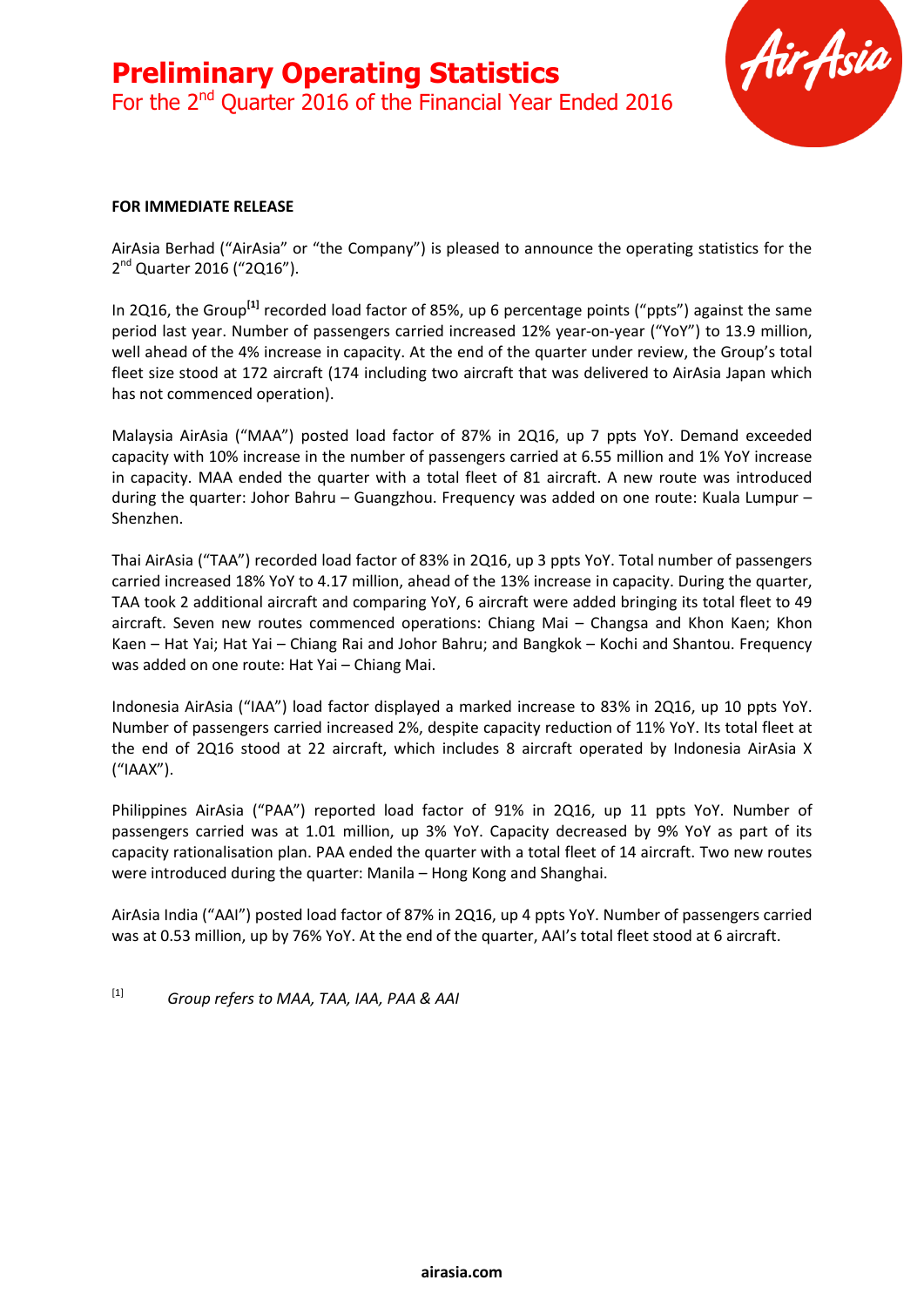## **Preliminary Operating Statistics**

For the 2<sup>nd</sup> Quarter 2016 of the Financial Year Ended 2016



### **Group**

## **2 nd Quarter 2016 Operating Statistics**

| <b>Group</b>                            | <b>APR - JUN 2016</b> |            |           |  |
|-----------------------------------------|-----------------------|------------|-----------|--|
| (MAA, TAA, IAA, PAA, AAI)               | 2016                  | 2015       | Change    |  |
| Passenger Carried <sup>1</sup>          | 13,914,716            | 12,403,128 | 12%       |  |
| Capacity <sup>2</sup>                   | 16,280,123            | 15,704,280 | 4%        |  |
| Load Factor $(\%)^3$                    | 85                    | 79         | +6 ppts   |  |
| ASK $(mil)^4$                           | 19,787                | 18,050     | 10%       |  |
| RPK (mil) <sup>5</sup>                  | 16,836                | 14,259     | 18%       |  |
| Number of stages <sup>6</sup>           | 89,899                | 87,246     | 3%        |  |
| Average stage length (km)               | 1,170                 | 1,111      | 5%        |  |
| Size of fleet at month end <sup>7</sup> | $172^{(i)}$           | 172        | Unchanged |  |

*Note: (i) The total fleet number includes:*

*- Eight (8) A320 aircraft operated by IAAX. The total fleet number excludes:*

- *- Two (2) A320 aircraft delivered to AirAsia Japan. AirAsia Japan has not commenced operations.*
- *- Two (2) A320 aircraft novated from MAA to Asia Aviation Capital ("AAC") and subsequently leased to a third party airline*

### **Malaysia**

### **2 nd Quarter 2016 Operating Statistics**

|                                         | <b>APR - JUN 2016</b> |           |               |  |  |
|-----------------------------------------|-----------------------|-----------|---------------|--|--|
| <b>Malaysia AirAsia</b>                 | 2016<br>2015          |           | <b>Change</b> |  |  |
| Passenger Carried <sup>1</sup>          | 6,545,131             | 5,951,924 | 10%           |  |  |
| Capacity <sup>2</sup>                   | 7,539,863             | 7,432,560 | 1%            |  |  |
| Load Factor $(\%)^3$                    | 87                    | 80        | +7 ppts       |  |  |
| ASK $(mil)^4$                           | 9,996                 | 9,100     | 10%           |  |  |
| RPK $(mil)^5$                           | 8,613                 | 7,263     | 19%           |  |  |
| Number of stages <sup>6</sup>           | 41,342                | 41,292    | Unchanged     |  |  |
| Average stage length (km)               | 1,319                 | 1,230     | 7%            |  |  |
| Size of fleet at month end <sup>7</sup> | $81^{(i)}$            | 80        |               |  |  |

*Note: (i) Excludes two (2) A320 aircraft novated from MAA to AAC and subsequently leased to a third party airline*

#### **airasia.com**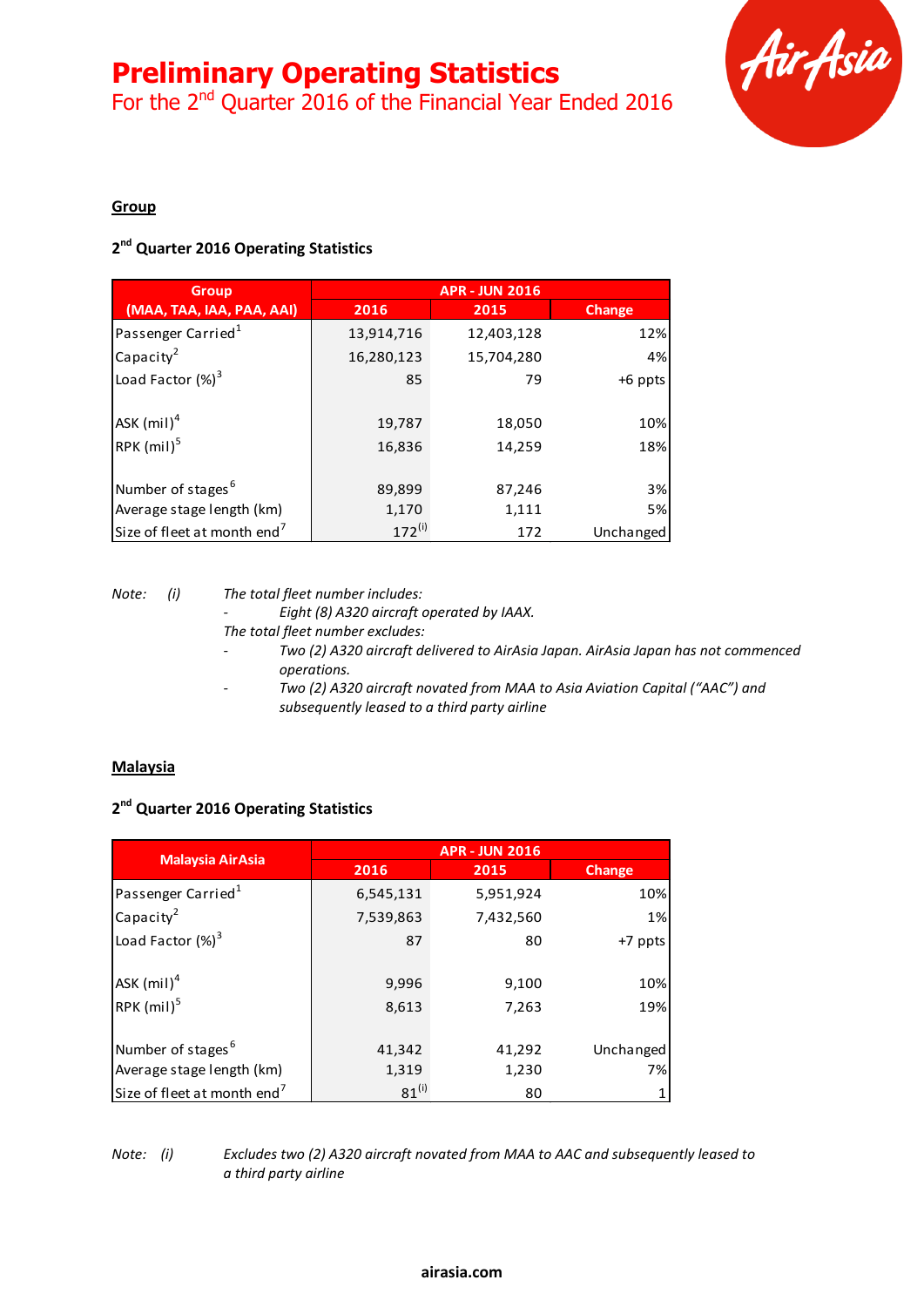# **Preliminary Operating Statistics**

For the 2<sup>nd</sup> Quarter 2016 of the Financial Year Ended 2016



## **Thailand**

## **2 nd Quarter 2016 Operating Statistics**

| <b>Thai AirAsia</b>                     | <b>APR - JUN 2016</b> |           |         |  |
|-----------------------------------------|-----------------------|-----------|---------|--|
|                                         | 2016                  | 2015      |         |  |
| Passenger Carried <sup>1</sup>          | 4,165,929             | 3,539,856 | 18%     |  |
| Capacity <sup>2</sup>                   | 5,021,100             | 4,445,820 | 13%     |  |
| Load Factor $(\%)^3$                    | 83                    | 80        | +3 ppts |  |
| ASK $(mil)^4$                           | 5,138                 | 4,410     | 17%     |  |
| RPK $(mil)^5$                           | 4,269                 | 3,574     | 19%     |  |
| Number of stages <sup>6</sup>           | 27,895                | 24,699    | 13%     |  |
| Average stage length (km)               | 1,023                 | 992       | 3%      |  |
| Size of fleet at month end <sup>7</sup> | 49                    | 43        | 6       |  |

### **Indonesia**

## **2 nd Quarter 2016 Operating Statistics**

|                                         | <b>APR - JUN 2016</b>  |                        |              |           |            |
|-----------------------------------------|------------------------|------------------------|--------------|-----------|------------|
| <b>Indonesia AirAsia</b>                | 2016                   |                        |              |           |            |
|                                         |                        | <b>Operated by 3rd</b> | <b>Total</b> | 2015      | Change     |
|                                         | <b>Operated by IAA</b> | Party <sup>(i)</sup>   |              |           |            |
| Passenger Carried <sup>1</sup>          | 1,180,159              | 484,625                | 1,664,784    | 1,632,831 | 2%         |
| Capacity <sup>2</sup>                   | 1,420,560              | 577,800                | 1,998,360    | 2,244,960 | $-11%$     |
| Load Factor $(\%)^3$                    | 83                     | 84                     | 83           | 73        | $+10$ ppts |
| ASK $(mil)^4$                           | 2,039                  | 772                    | 2,811        | 2,990     | $-6%$      |
| $RPK$ (mil) <sup>5</sup>                | 1,679                  | 637                    | 2,316        | 2,196     | 5%         |
| Number of stages <sup>6</sup>           | 7,892                  | 3,210                  | 11,102       | 12,472    | $-11%$     |
| Average stage length (km)               | 1,304                  | 1,216                  | 1,278        | 1,240     | 3%         |
| Size of fleet at month end <sup>7</sup> | 14                     | $8^{(ii)}$             | 22           | 29        | -7         |
|                                         |                        |                        |              |           |            |

*Note: (i) Operated by IAAX on behalf of IAA*

*(ii) Includes three (3) A320 aircraft wet leased and five (5) A320 aircraft transferred from IAA*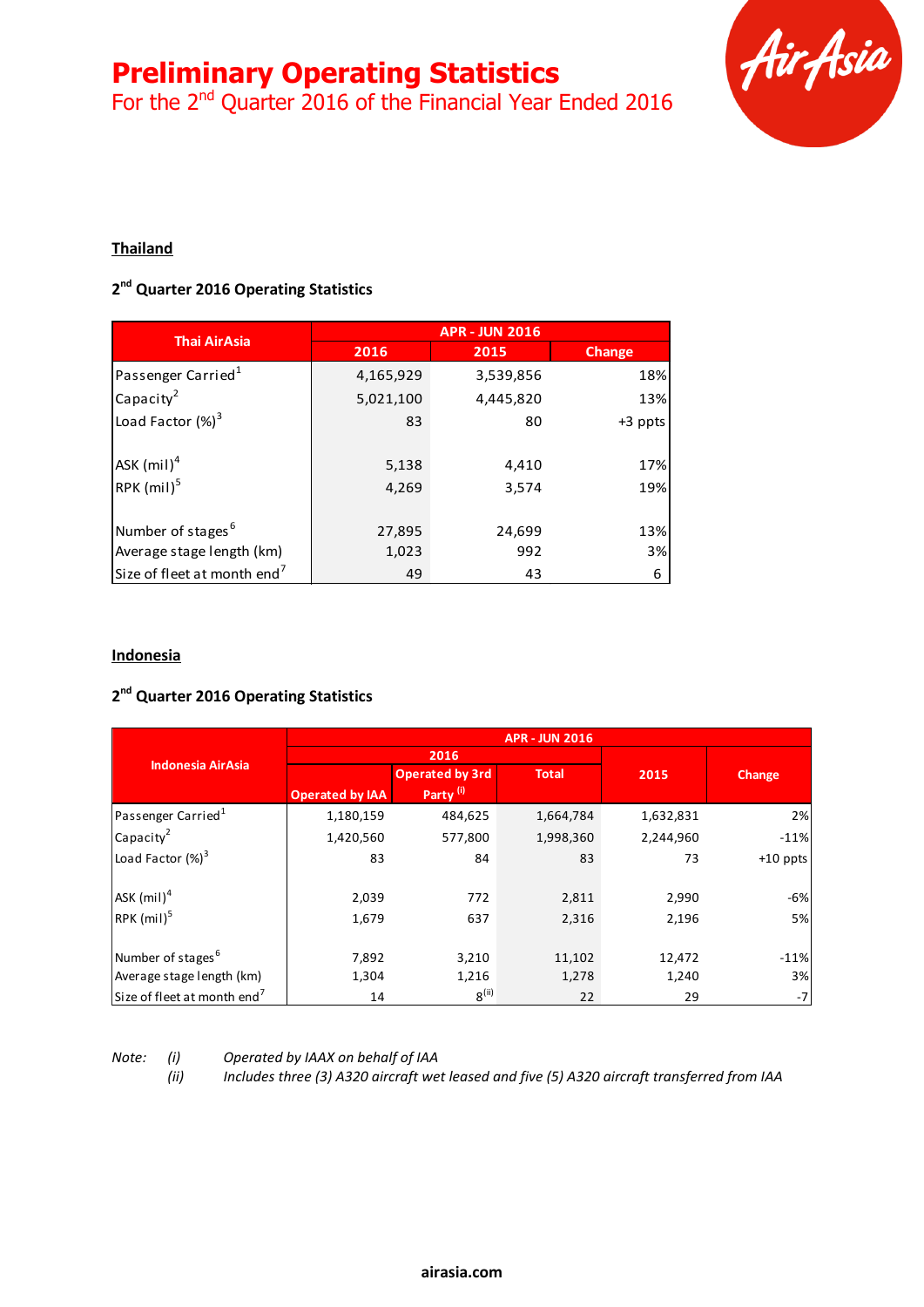## **Preliminary Operating Statistics**

For the 2<sup>nd</sup> Quarter 2016 of the Financial Year Ended 2016



## **Philippines**

## **2 nd Quarter 2016 Operating Statistics**

|                                         | <b>APR - JUN 2016</b> |           |               |  |  |
|-----------------------------------------|-----------------------|-----------|---------------|--|--|
| <b>Philippines AirAsia</b>              | 2016                  | 2015      | <b>Change</b> |  |  |
| Passenger Carried <sup>1</sup>          | 1,005,822             | 976,381   | 3%            |  |  |
| Capacity <sup>2</sup>                   | 1,107,360             | 1,215,900 | $-9%$         |  |  |
| Load Factor $(\%)^3$                    | 91                    | 80        | $+11$ ppts    |  |  |
| ASK $(mil)^4$                           | 1,078                 | 1,152     | $-6%$         |  |  |
| RPK $(mil)^5$                           | 970                   | 894       | 9%            |  |  |
| Number of stages <sup>6</sup>           | 6,152                 | 6,755     | -9%           |  |  |
| Average stage length (km)               | 974                   | 947       | 3%            |  |  |
| Size of fleet at month end <sup>7</sup> | 14                    | 15        | $-1$          |  |  |

### **India**

### **2 nd Quarter 2016 Operating Statistics**

| <b>AirAsia India</b>                    | <b>APR - JUN 2016</b> |         |         |  |  |
|-----------------------------------------|-----------------------|---------|---------|--|--|
|                                         | 2016                  | 2015    |         |  |  |
| Passenger Carried <sup>1</sup>          | 533,050               | 302,136 | 76%     |  |  |
| Capacity <sup>2</sup>                   | 613,440               | 365,040 | 68%     |  |  |
| Load Factor $(\%)^3$                    | 87                    | 83      | +4 ppts |  |  |
| ASK $(mil)^4$                           | 762                   | 398     | 91%     |  |  |
| RPK $(mil)^5$                           | 669                   | 332     | 101%    |  |  |
| Number of stages <sup>6</sup>           | 3,408                 | 2,028   | 68%     |  |  |
| Average stage length (km)               | 1,258                 | 1,146   | 10%     |  |  |
| Size of fleet at month end <sup>7</sup> | 5<br>6                |         |         |  |  |

 $(1)$  Number of earned seats flown. Earned seats comprise seats sold to passengers (including no-shows)

 $\frac{1}{(3)}$  Number of seats flown

(3) Number of Passengers carried as a percentage of Capacity<br>(4) Available Soat Kilometres (ASK) moneures an airline's na

(4) Available Seat Kilometres (ASK) measures an airline's passenger capacity. Total seats flown multiplied by the number of kilometres flown